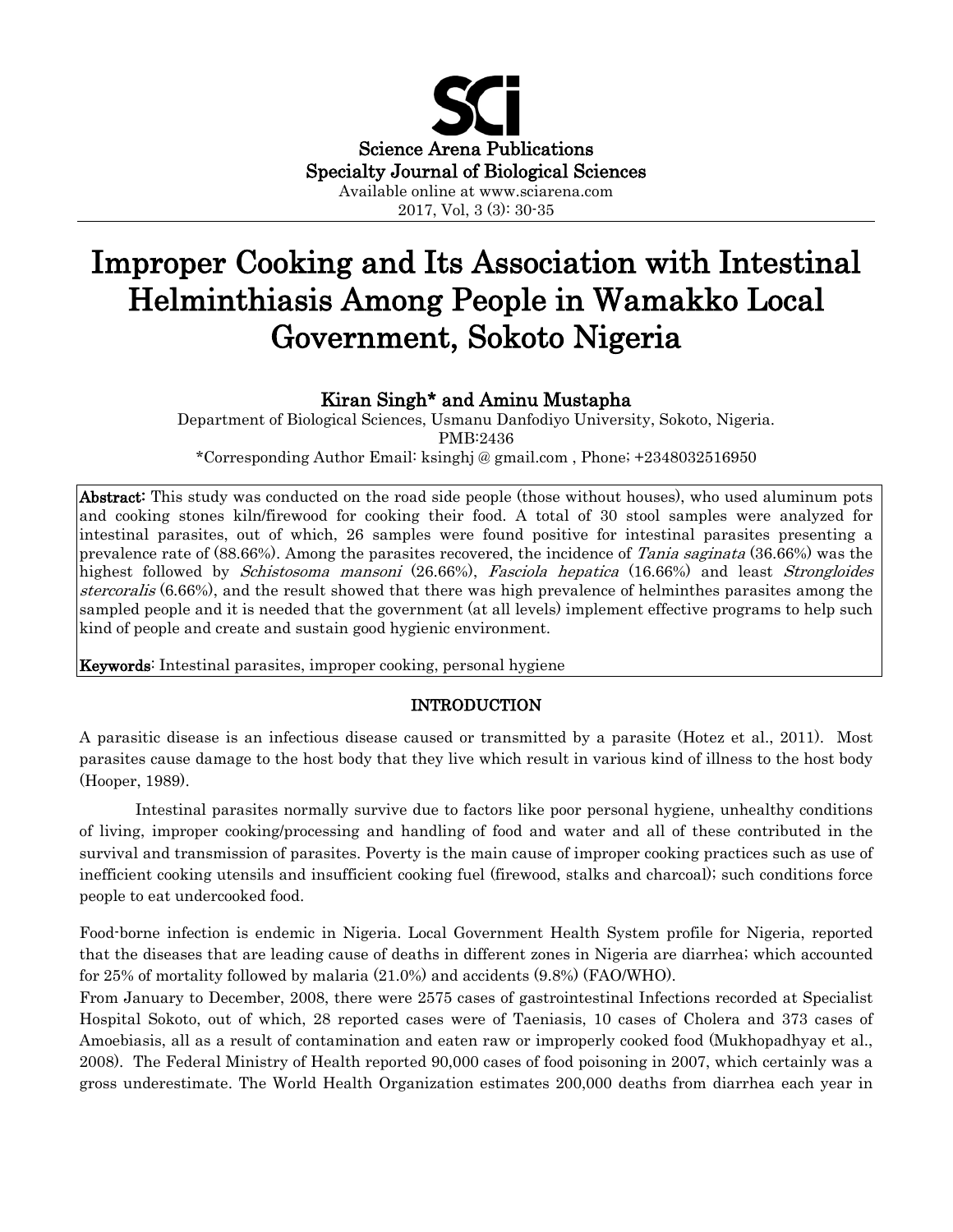Nigeria [5], as many as 70% of which may be attributable to contaminated food and water; animal-source foods were probably responsible for most of these cases of food-borne disease (WHO, 2009). Therefore, this study emphasized on the relationship between the parasitic diseases and improperly cooked food, with a broader aim to create awareness on association of parasitic diseases and improper cooking. MATERIALS AND METHODS

## POPULATION SAMPLED

For this study, road side people were sampled. These people were normally living on the roadsides, they were homeless; have very small store house made by themselves using polythene and wood, where they keep their assets. They used aluminum pots and cooking stones kiln for cooking their food. Their common types of food were Rice, Vegetables, Fish and Meat. These people do not have enough food to eat every meal as well as fuel to cook sufficiently, so they cook food only until it is soft and quickly eat. They sometimes even eat small fish without cooking.

## COLLECTION OF STOOL SAMPLES

The stool samples were collected using universal containers and stool collection kit. Each container was labeled properly and transported to the laboratory for identification. The stool samples were examined and identified by using formal ether concentration technique.

## METHOD OF STOOL ANALISIS

#### Formal ether concentration technique

The stool samples were analyzed using the formal ether concentration techniques as described by. 1.0 gram of the stool was picked using a clean clinical stick, and emulsified in a screw-caped universal bottle containing 4 ml of 10 % formaline. Another 3 ml of 10% formaline was further added. The bottle was then capped and the contents mixed well by gentle shaking. The emulsified sample was then sieved using sieve of 2.5 mm. The sieved filtrate was collected in a beaker (250 ml) then transferred in to a centrifuge tube. Three milliliters (3 ml) of diethyl ether was added to it and mixed well by gentle shaking. This was then centrifuged immediately at approximately 3000 r.p.m. for 5 minutes. The ether, faecal debris, supernatant and formal water were discarded and the sediment was then allowed to settle to the bottom. A drop or two of sediment was then transferred onto a clean slide (using a sterilized wire loop). After making a thin smear, it was then covered with a coverslip and examined microscopically using x 10 and x 40 objective. Parasite eggs were identified based on external morphology and anatomy of eggs and confirmed by chart provided by (Cheesbrough, 1998) and recorded.

The result obtained were statistically analyzed by simple percentage and using chi-square  $(X^2)$ . To show out similarities and differences between parameters.

#### IDENTIFICATION PROCEDURE:

Eggs can be easily detected and identified in saline mounts due to their sizes and characteristic features of their morphology, it is not necessary to stain them. Most of the eggs were large enough to be identified with the low power (10x) objective and were identified as described Cheesbrough (Cheesbrough, 1998).

#### Criteria for Identification of Eggs of Helminths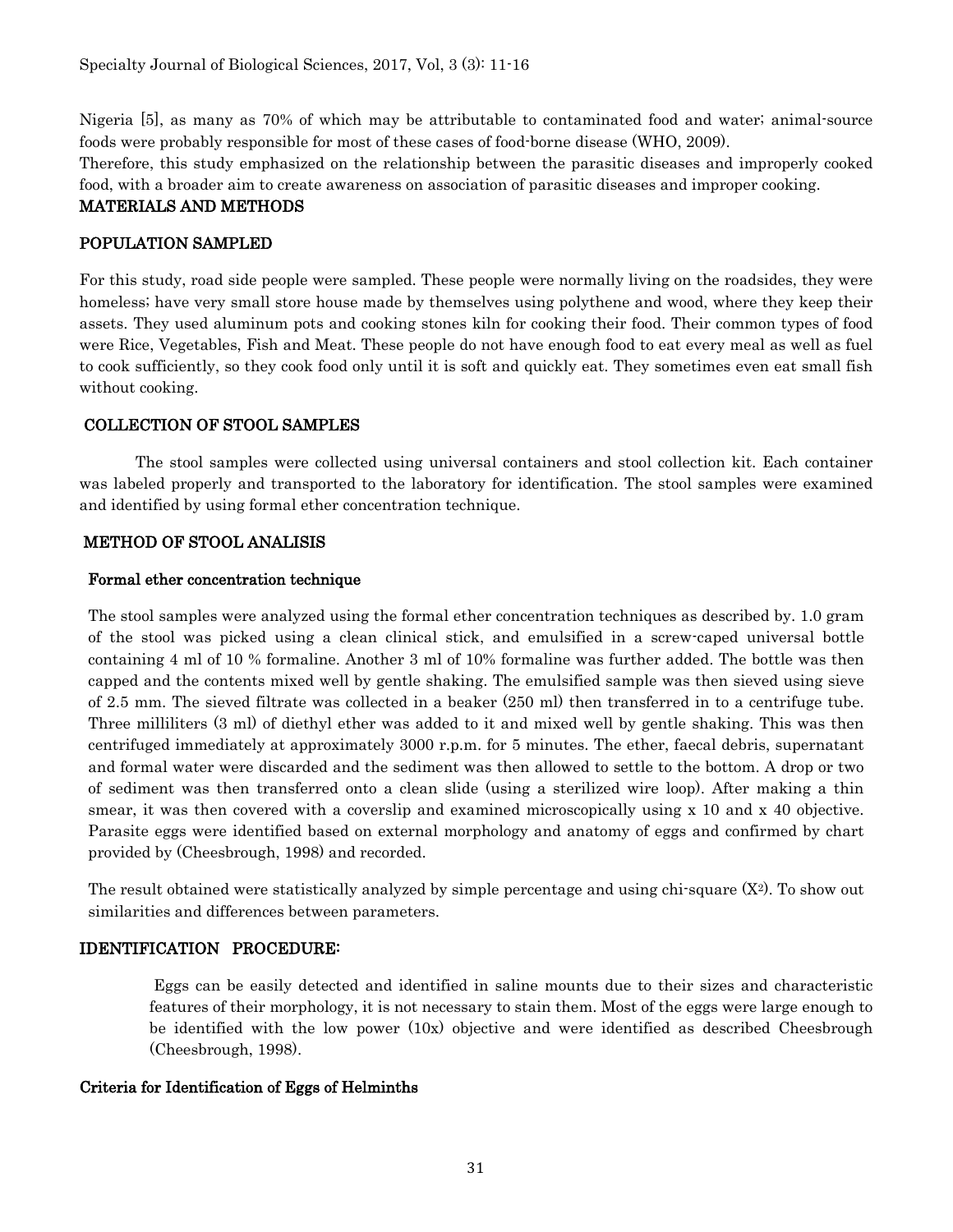There are three groups of medically important helminth: nematodes (round worms), cestodes (tapeworms) and trematodes (flukes). Generally, the diagnosis was made by the detection of eggs and larvae, and occasionally by the adult worms or their segments in faeces. In majority of cases, the eggs were used for identification based on the following criteria:

Size the length and the width of eggs are generally within a specific range.

Shape the egg shell is rigid and each species has its own characteristic shape.

Thickness of the Egg-Shell some species had eggs with thick shell while some have thin shells (e.g. hookworm).

Presence of special characteristics feature such as operculum (lid), suckers, spine, hooklets, polar filaments, mammillated outer coat help in identification of the parasite (Monica, 1981).

## Result

The results of the study revealed that faecal sample collected in Sokoto state from different areas of Wamakko local government, was found positive with encysted metacerceria or cysticercus of helminthes species, out of 30 faecal sample examined, 26 were positive. These represent 86.66% prevalence.

Table 1- Prevalence of helminth parasite in studied people.

| Helminthes Parasites | No. Examined | No. Positive | $Prevalence (\%)$ |
|----------------------|--------------|--------------|-------------------|
| Helminthes species   | 30           | 26           | 86.66             |

The table 1. The prevalence of helminth parasite in the studied people, showed that 86.66% of the examined people were positive with helminth species.

Table 2- Occurrence of different species of helminthes parasite among studied samples

| Species of helminthes    | No. Examined | No. positive | $Prevalence (\%)$ |
|--------------------------|--------------|--------------|-------------------|
| Taania Saginata          | 30           | 11           | 36.66             |
| Fasciola hepatica        | 30           | 5            | 16.66             |
| Strongloides stercoralis | 30           | 2            | 6.66              |
|                          | 30           | 8            | 26.66             |
| Schistosoma monsoni      |              | 26           | 86.66             |
| Total                    |              |              |                   |

Chi-square =  $506.05$ , df = 2, p<0.05

The table 2, showed the prevalence of helminthes species among collected sample in which Taenia saginata had the highest prevalence with 36.66%, *Schistosoma monsoni* (26.66%), *Fasciola hepatica* (16.66%) and Strongloidea stercuraris had the least prevalence with 6.66%.

Table 3: Sex related prevalence of helminth parasite in the studied samples

| <b>Sex</b> | No. Examined | No. Positive | Prevalence (%) |
|------------|--------------|--------------|----------------|
| Male       | 22           | 18           | 81.81          |
| Female     |              | C            | 100.0          |
|            | 30           | 26           | 86.66          |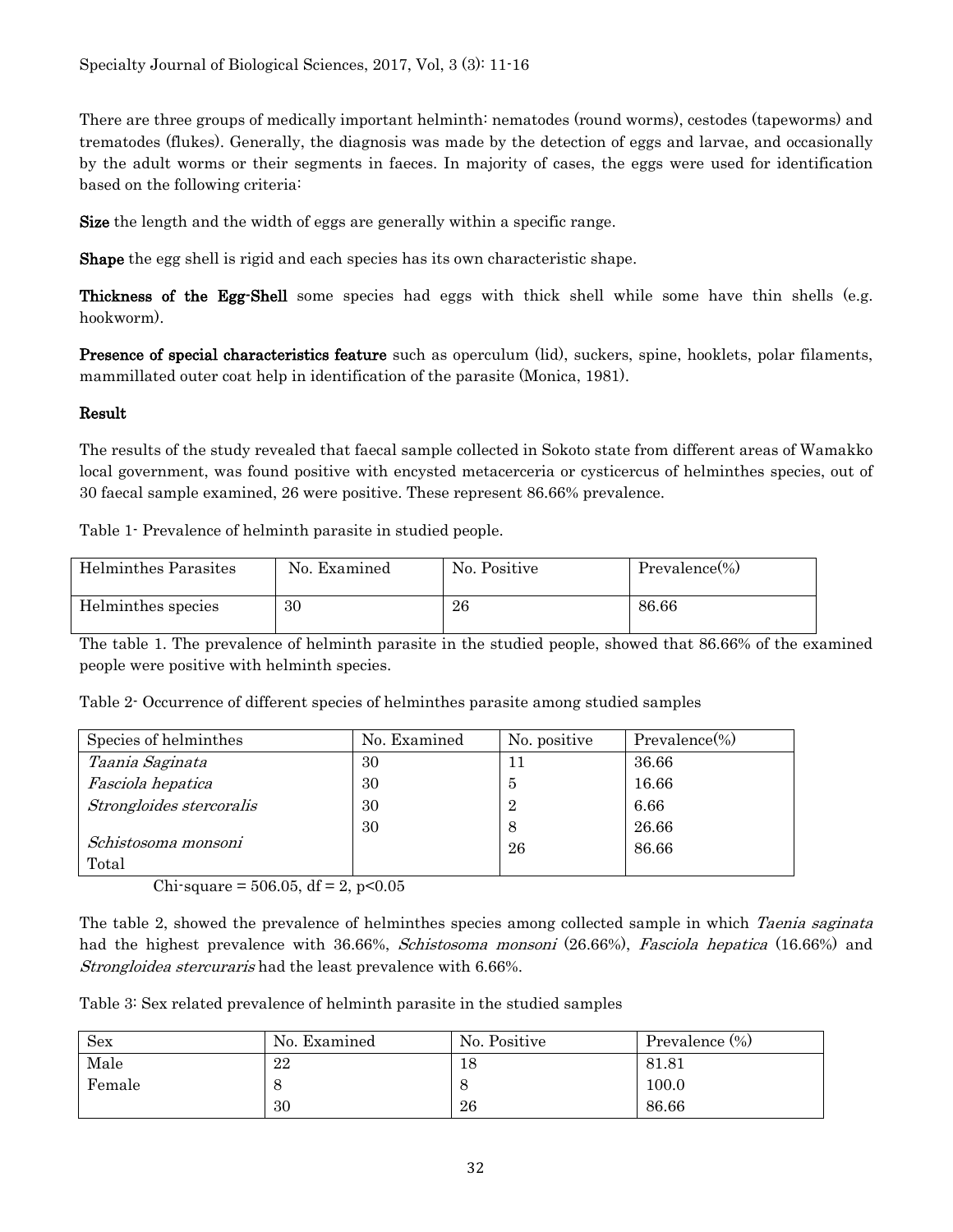Chi-square =  $39.73$ , df = 2, p<0.05

Based on the collected sample among gender, 18male (81.81%) were positive out of 22 sample examined and 8(100%) females were positive out of 8 examined sample, showing the highest prevalence.

Table 4: Age related prevalence of helminth parasite among people in the area

| Age group (year) | Examined | Positive        | Prevalence (%) |
|------------------|----------|-----------------|----------------|
| $8 - 15$         | 26       | 23              | 88.46          |
| 15-above         |          | $\epsilon$<br>ಲ | 75.00          |
| Total            | 30       | 36              | 88.66          |

Chi-square = 36.63, df = 2, p<0.05.

Table 4 showed the prevalence of helimnths parasite in relation to age group; 8-15 years old had the highest prevalence of 88.46% and 15-above years old had lower prevalence of 75.00%.

#### Discussion

From the results obtained, it was clear that the sampled people had very high prevalence of intestinal disease. It was found that the species of Teania (Teania saginata) had the highest prevalence with 36.66%, Schitosoma mansoni 26.66%, Fasciola hefatica 16.66% and the Strongloides stercuraris had the lest prevalence with 6.66%. The highest prevalence of T. saginata could be related to beef eating habit of people as beef is the cheap meat in this country and intestine is the cheapest available meat. Water and its source of availability in the area can also play a role in helminthes infection (Singh et al., 2016).

Occurrences of Schistosoma mansoni which was 26.66% among all the groups comprising of both sexes indicated that there was the association between some factors and the incidence rate of parasites, such as ignorance: i.e. the low level of awareness of the people in the society in respect to parasitic infection, also hunger and starvation which forced the poor people to eat low quality, improperly cooked food and live in unhygienic conditions due to insufficient utility of living. Eaten undercooked foodstuff, e.g. vegetable, meat and fish can predispose one to intestinal parasitic infection. Here in this environment use of fertilizers for agricultural practices is almost nil, rather poor people use night soil (human untreated feces) to fertilizer their crops; in such cases if it is vegetable, the chances are there that it will contain eggs of the parasites and washing vegetable with enough and potable water is not possible for the people we sampled for this study as it will cause extra money to them. All these factors can explain the high prevalence of parasites among the studied people.

Also water contact activities in the area observed can be attributed to helminthes infection (Singh et al., 2016). Environmental condition (dirty environments) of living can equally predispose people to the infections, in turn these factors can reduce their immunity against infection. The contamination through inadequate water supplies, unhygienic processing, handling and hawking of food are the major routes of exposure to parasitic infections (Agi et al., 2005; Pukuma et al., 2007).

Taenia saginata (synonym Taeniarhynchus saginata), commonly known as the beef tapeworm, is a zoonotic tape worm, is relatively common in Africa, some parts of Eastern Europe and Southeast Asia. Humans are generally infected as a result of poor hygiene. The infective larvae, called cysticerci, are transmitted from the consumption of raw or undercooked beef (Chatterjee, 2009). The adult parasite T. saginata being hermaphrodites, each body segment called proglottid contains complete sets of both male and female reproductive systems. Thus, reproduction is highly successful and efficient. From humans, embryonated eggs,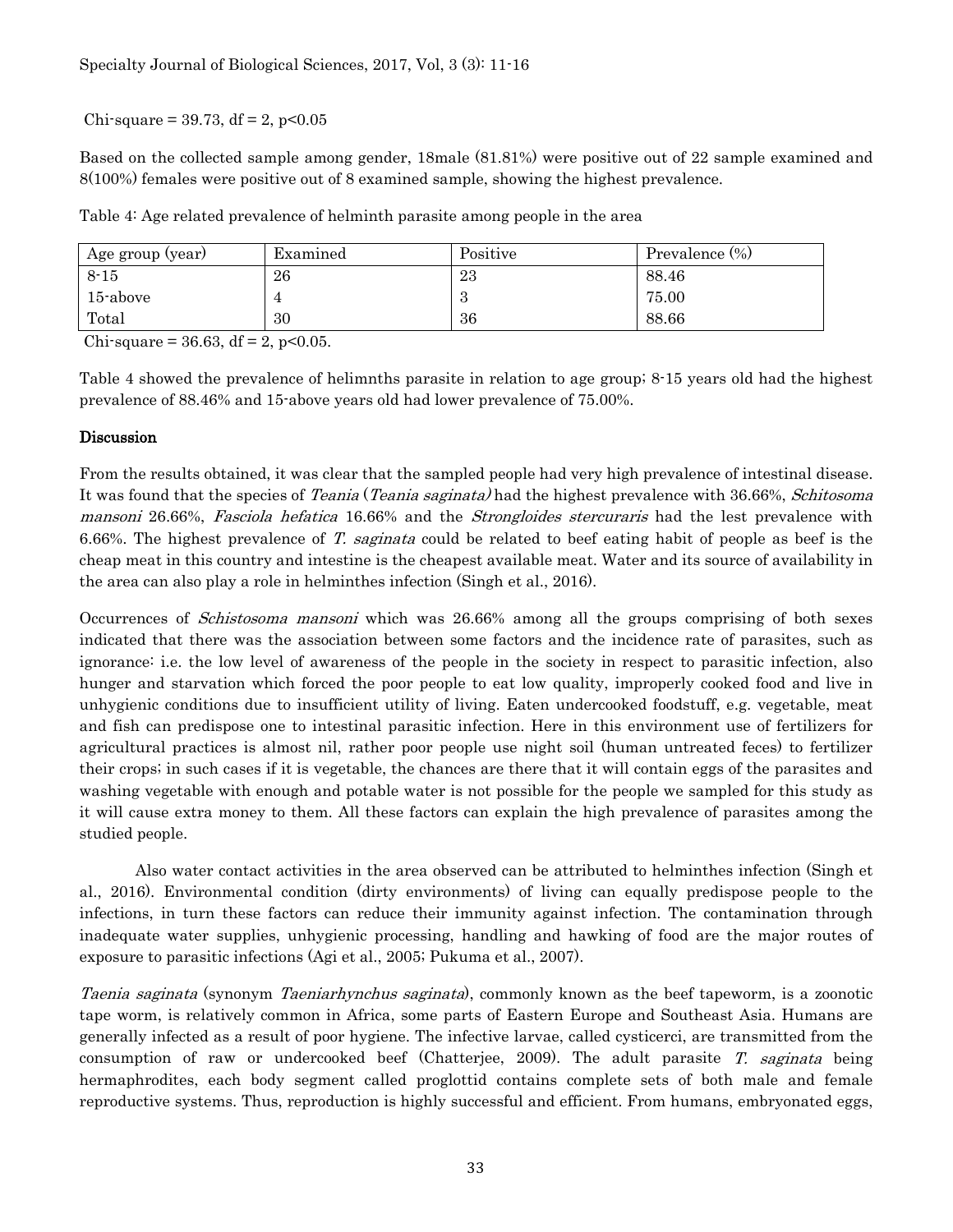called oncospheres, are released with faeces and are transmitted to cattle through contaminated fodder. Oncospheres develop inside muscle, liver and lungs of cattle into infective cysticerci (Eckert,2005).

[Fasciola hepatica](http://en.wikipedia.org/wiki/Fasciola_hepatica) (the common [liver fluke\)](http://en.wikipedia.org/wiki/Liver_Fluke) cause disease Fasciolosis also known as fascioliasis, fasciolasis, distomatosis and liver rot. In addition, fasciolosis is now recognized as an emerging human disease: the [World](http://en.wikipedia.org/wiki/World_Health_Organization)  [Health Organization](http://en.wikipedia.org/wiki/World_Health_Organization) (WHO, 2005) has estimated that 2.4 million people are infected with *Fasciola*, and a further 180 million are at risk of infection. Studies carried out in recent years have shown human fasciolosis to be an important [public health](http://en.wikipedia.org/wiki/Public_health) problem and it distributed in 51 countries of the five continents including Africa (Mas, 2005).

Strongyloides stercoralis which is transmitted through the soil and causes strongyloidiasis has the unique ability to multiply both outside the body, sexually, and within the human intestine (auto-infective cycle) asexually; thus the infection can propagate itself indefinitely(Safdar et al, 2004).

Conclusively, it can be said that there was a high prevalence of helminthes parasites among the sampled people, there for understanding the importance of proper cooking process and practicing good personal hygiene is very necessary as well as, food safety education and training are the most effective method that government can take.

#### REFERANCES

- 1. Hotez PJ, (2011). The neglected tropical diseases and the neglected infections of poverty: Overview of their common features, global disease burden and distribution, new control tools, and prospects for disease elimination. In: Institute of Medicine (US) Forum on Microbial Threats. The Causes and Impacts of Neglected Tropical and Zoonotic Diseases: Opportunities for Integrated Intervention Strategies. Washington DC press.
- 2. Hooper, A.J. (1989). Foodborne illnesses of tomorrow are here today. *Dairy, Food, and Environmental* Sanitarian **10(9)**: 549-551.
- 3. FAO/WHO (Food and Agriculture Organization of the United Nations /World Health Organization). 2002. Principles and guidelines for incorporating microbiological risk assessment in the development of food safety standards, guidelines and related texts. Report of a joint FAO/WHO consultation, Kiel, Germany.
- 4. Mukhopadhyay C, Wilson G, Chawla K, Vs B, Shivananda PG, (2008). A 6 year geohelminth profile in children at high altitude in Nepal, BMC report. 9-98.
- 5. WHO (World Health Organization). (2009). Global burden of disease. WHO, Geneva.
- 6. Cheesbrough, M. (1998). District Practice in Tropical Countries, Part I. London: Cambridge University Press, Pp. 194-235.
- 7. Monica, C. (1981) Medical laboratory manual for tropical countries volume1, by FIMLS Tech Rms,1st Edition  $2(9)$ : pp $185-187$ .
- 8. Singh K, Muddasiru D and Singh J. (2016). Current status of schistosomiasis in Sokoto, Nigeria. Parasite Epidemiology and Control. 1: 339-344.
- 9. Agi, P.I., Okafor, E.J., 2005. The epidemiology of Schistosoma heamatobium in Odau community in the Niger Delta Area of Nigeria. Journal of Applied Science and Environment Management, 9 (3): 37– 43.
- 10. Pukuma, M.S., Musa, S.P., 2007. Prevalence of urinary schistosomiasis among residents of Waduku in Lamurde Local Government Area of Adamawa State Nigeria. Nigerian Journal of Parasitology 28 (2), 65–68.
- 11. Chatterjee KD (2009). Parasitology: Protozoology and Helminthology, Thirteenth Edition, Thompson press, India.